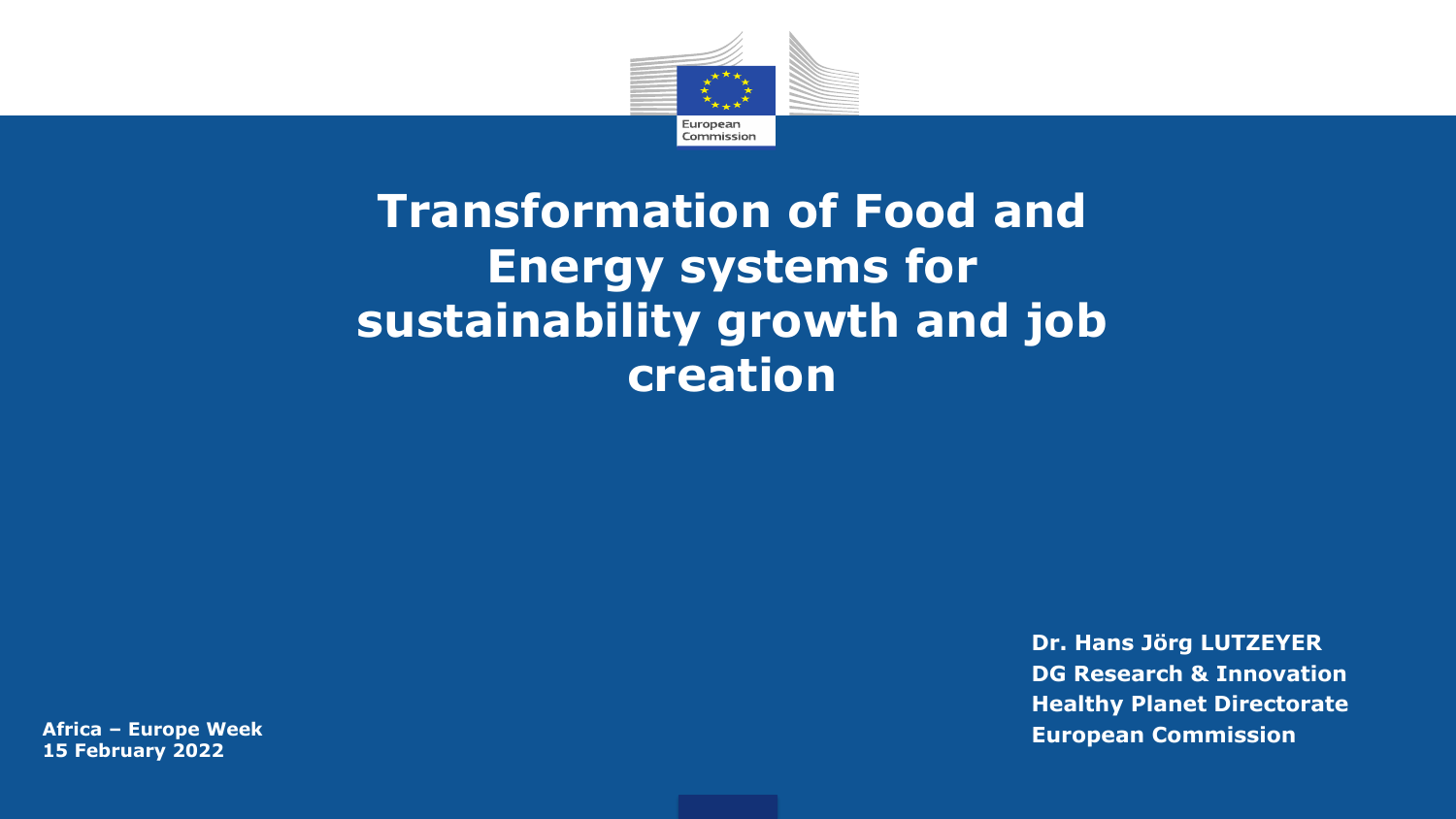





Healthier diets – reduce overweight Fairer incomes for

Improve animal welfare



Social rights Food biodiversity workers in food chain



Food

### SOCIAL SUSTAINABILITY ENVIRONMENTAL SUSTAINABILITY ECONOMIC SUSTAINABILITY



Tackle climate change



Protect the environment



Preserve



Circular bio-based economy

Reduce food losses and waste





farmers & fishers

Just transition



affordability New business & job opportunities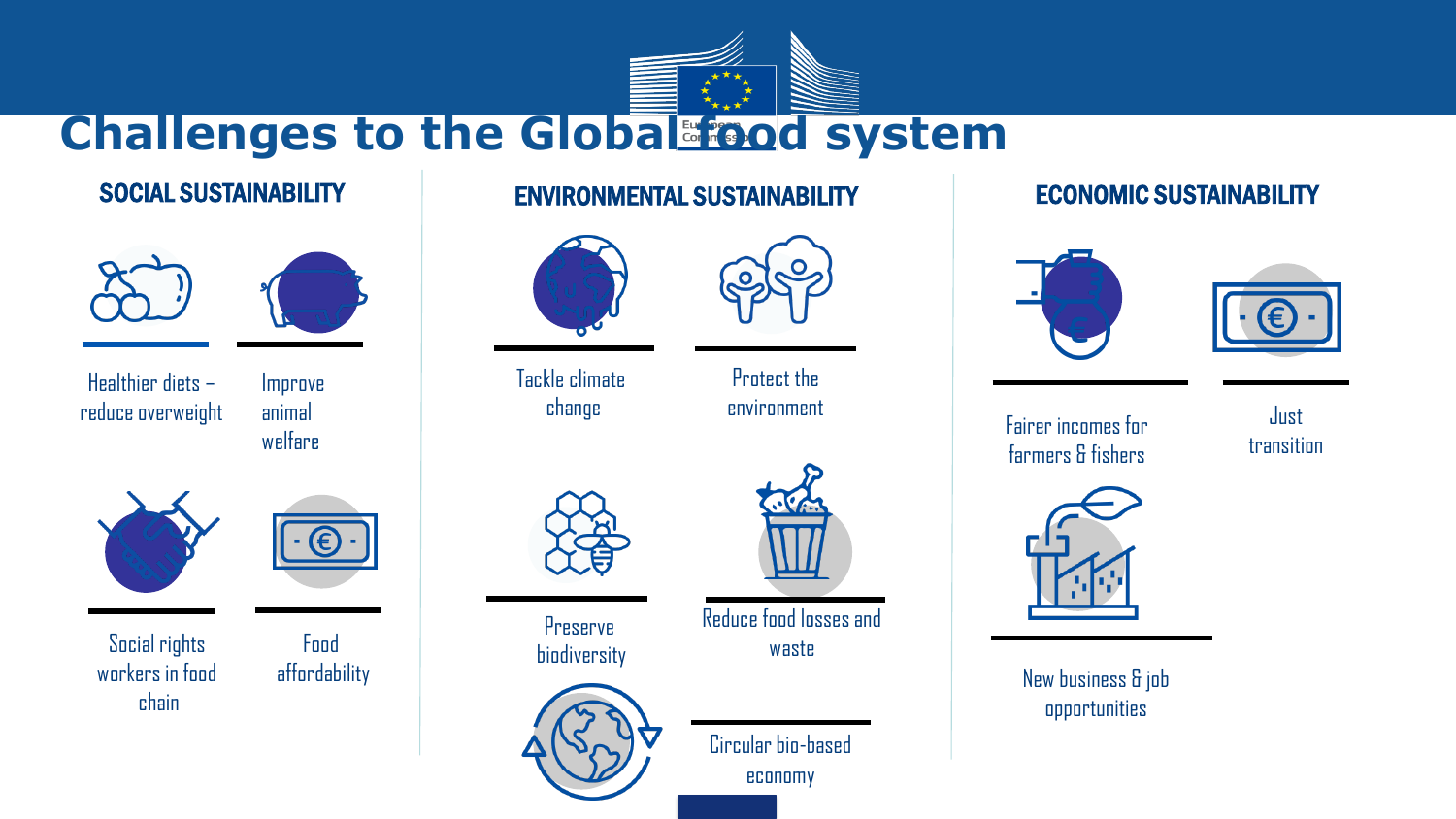



**EU-Africa R&I Partnership on food and nutrition security and sustainable agriculture (FNSSA)**

• *Endorsement: Joint Africa-EU Summit (April, 2014)* • *Implementation: Adoption of the ten year Road Map (April, 2016 - 2026)* • *Governance: Implementation under the oversight of the FNSSA Working Group*

• *More information: https://ec.europa.eu/info/research-andinnovation/strategy/strategy-2020-2024/europe-world/international[cooperation/eu-africa-cooperation/partnership-food-and-nutrition-security-and](https://ec.europa.eu/info/research-and-innovation/strategy/strategy-2020-2024/europe-world/international-cooperation/eu-africa-cooperation/partnership-food-and-nutrition-security-and-sustainable-agriculture-fnssa_en)sustainable-agriculture-fnssa\_en*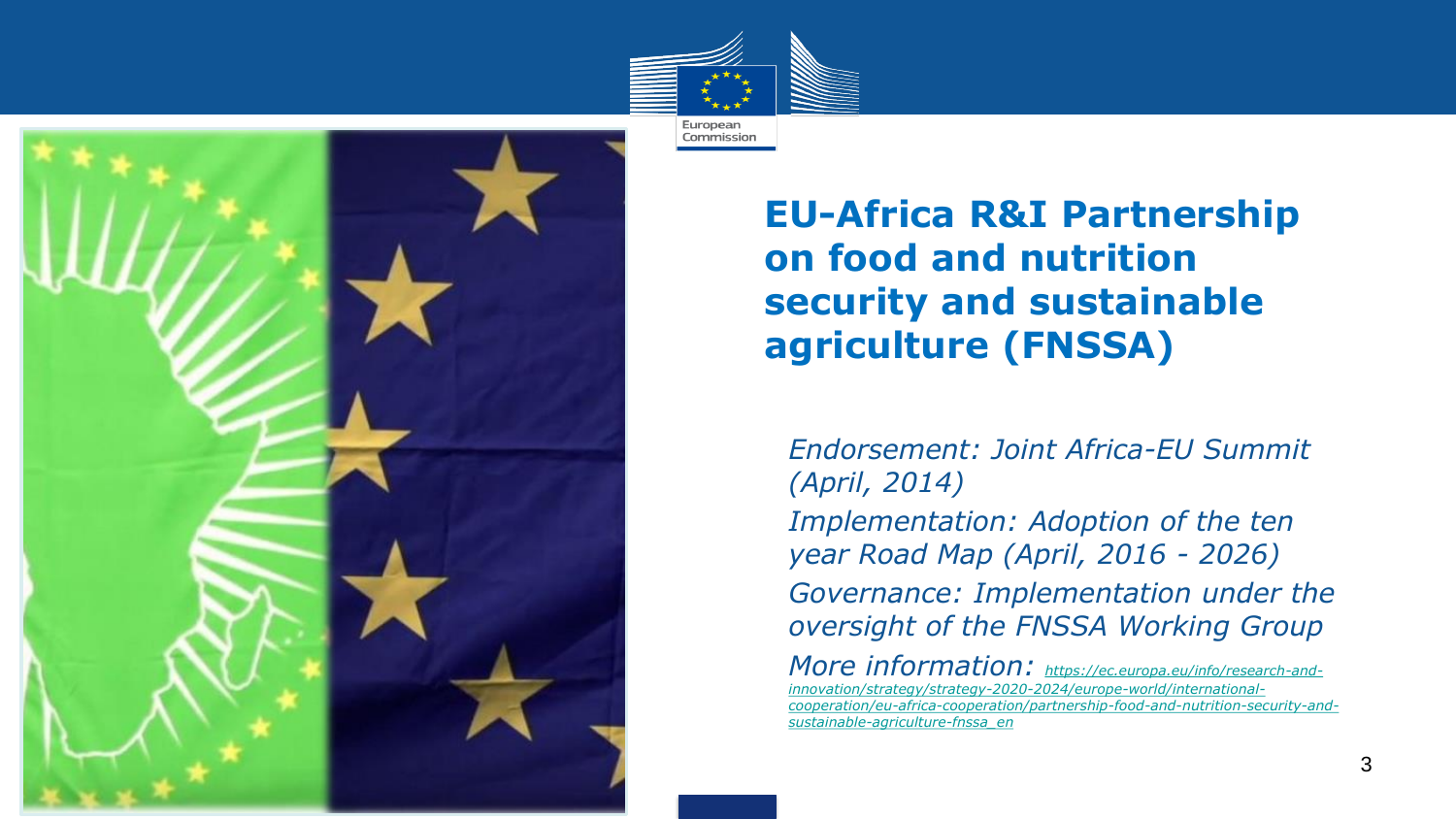### **EU-Africa R&I Partnership on food and nutrition security and sustainable agriculture**

- **Funding from EU Horizon 2020, Horizon Europe, African Union Research Grants, DeSira, EU and AU Member Countries of more than 380 million Euros foreseen until 2021**
- **Horizon Europe: Large Projects**
- **African Union Research Grants: Small Projects, often an African coordinated AU-EU partnership**
- **ERANet-LEAPAgri – Joint funding from 9 African + 10 European Countries – 27 projects: Mid-Size Projects**
- **DeSira – based on country priorities in beneficiary countries**

**FNSSA project database: [https://library.wur.nl/WebQuery/leap4fnssa-projects?q=\\*](https://library.wur.nl/WebQuery/leap4fnssa-projects?q=*)**

**In 2022: Developing the concept of an International Research Consortium**



European `ommissior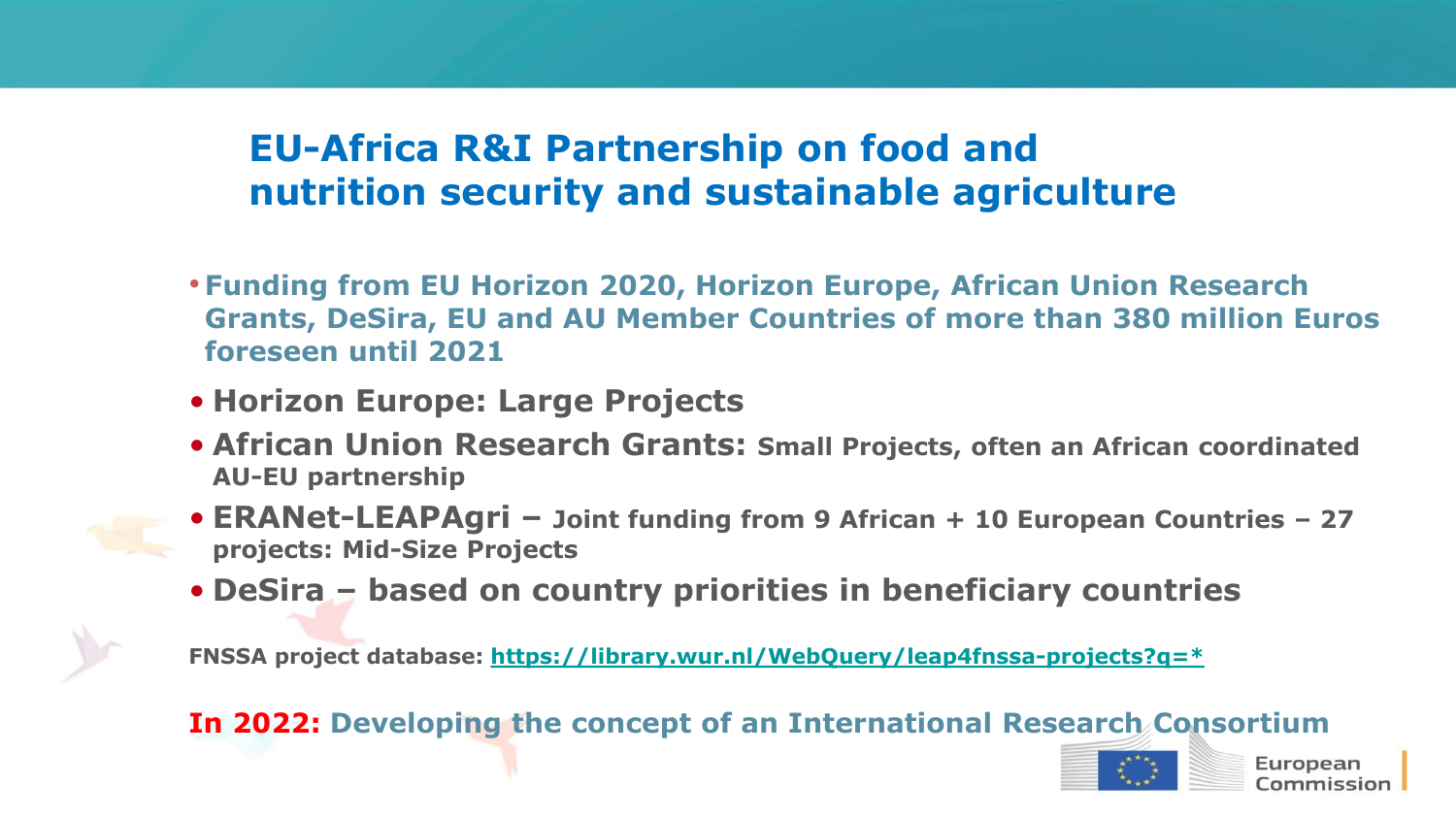

## **Climate Change and Sustainable Energy (CCSE) Partnership**



Research and **Innovation**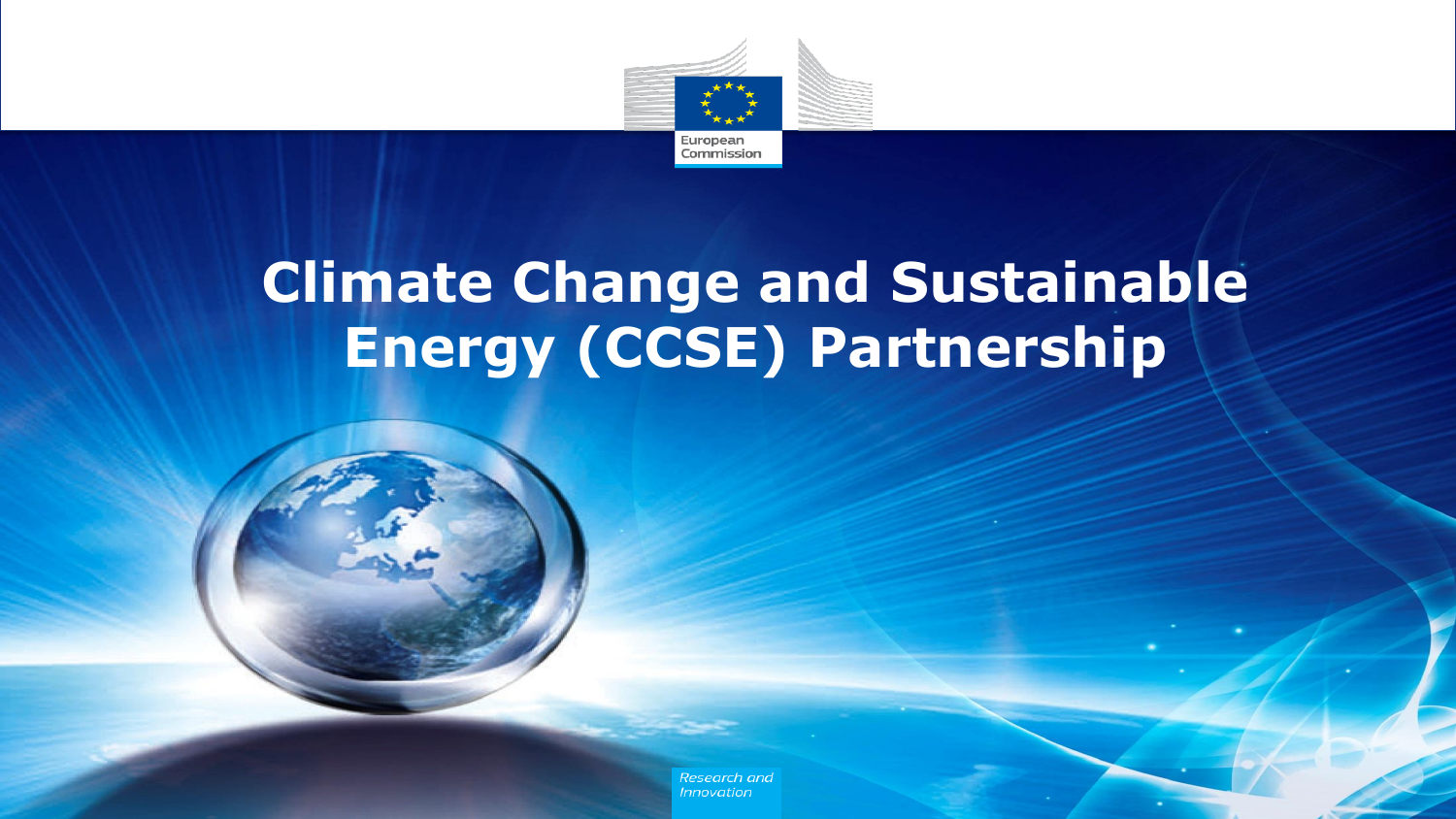

• Launched at the highest political level (November 2017, Abidjan, Ivory Coast)

• AU and EU leaders reaffirmed their commitment to continue **working together**  based on the principles of mutual trust and shared interest

It extends to a new area of cooperation, the co-design and co-ownership approach already taken with the AU-EU R&I Partnership on Food and Nutrition Security and Sustainable Agriculture

It is based on roadmap composed of 2 elements:

- **Climate Action for adaptation and mitigation**
- **Sustainable energy: Renewable energy and energy efficiency**

[https://ec.europa.eu/info/research-and-innovation/strategy/strategy-2020-2024/europe-world/international](https://ec.europa.eu/info/research-and-innovation/strategy/strategy-2020-2024/europe-world/international-cooperation/eu-africa-cooperation/partnership-climate-change-and-sustainable-energy-ccse_en)cooperation/eu-africa-cooperation/partnership-climate-change-and-sustainable-energy-ccse\_en